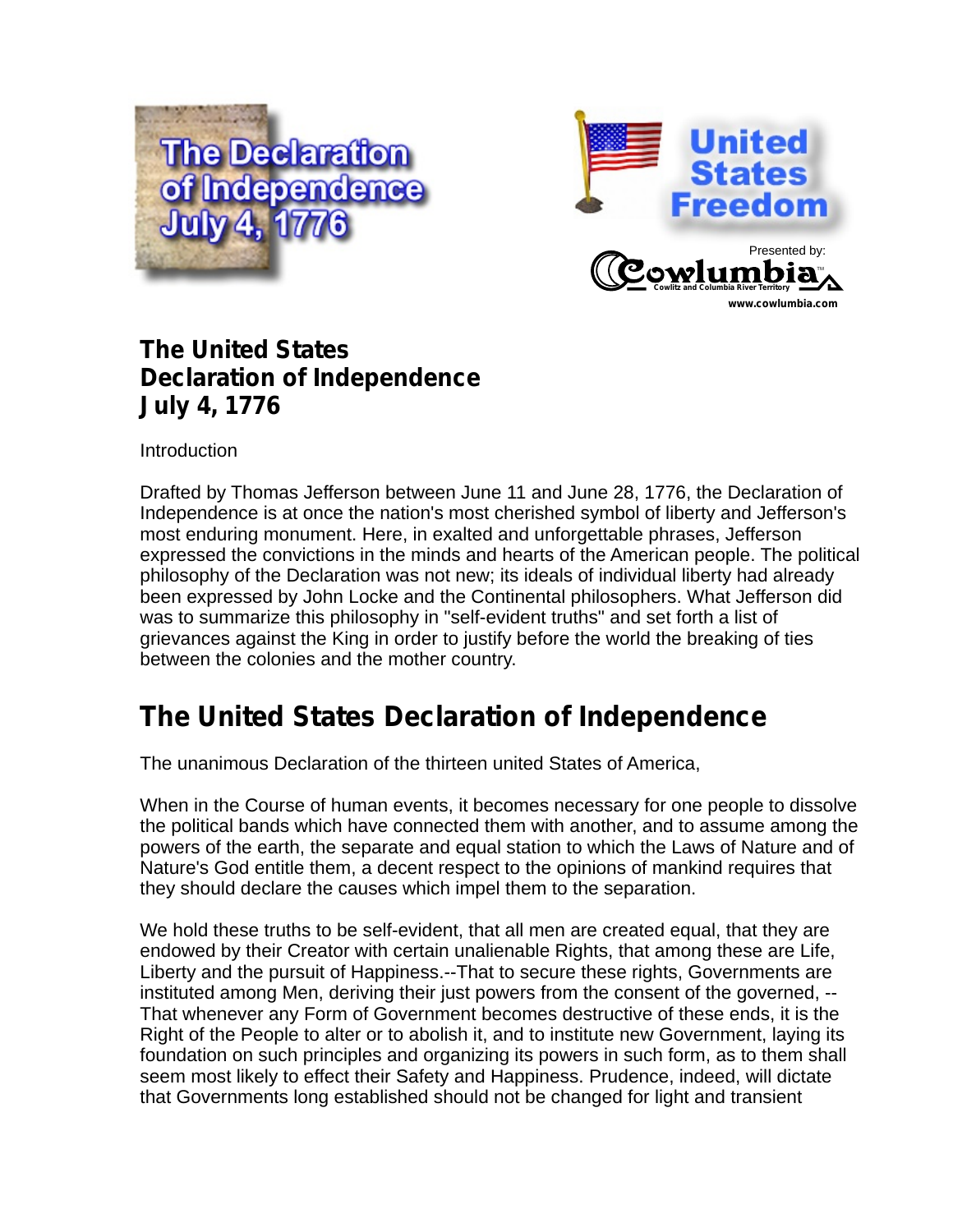causes; and accordingly all experience hath shewn, that mankind are more disposed to suffer, while evils are sufferable, than to right themselves by abolishing the forms to which they are accustomed. But when a long train of abuses and usurpations, pursuing invariably the same Object evinces a design to reduce them under absolute Despotism, it is their right, it is their duty, to throw off such Government, and to provide new Guards for their future security.--Such has been the patient sufferance of these Colonies; and such is now the necessity which constrains them to alter their former Systems of Government. The history of the present King of Great Britain is a history of repeated injuries and usurpations, all having in direct object the establishment of an absolute Tyranny over these States. To prove this, let Facts be submitted to a candid world.

-He has refused his Assent to Laws, the most wholesome and necessary for the public good.

-He has forbidden his Governors to pass Laws of immediate and pressing importance, unless suspended in their operation till his Assent should be obtained; and when so suspended, he has utterly neglected to attend to them.

-He has refused to pass other Laws for the accommodation of large districts of people, unless those people would relinquish the right of Representation in the Legislature, a right inestimable to them and formidable to tyrants only.

-He has called together legislative bodies at places unusual, uncomfortable, and distant from the depository of their public Records, for the sole purpose of fatiguing them into compliance with his measures.

-He has dissolved Representative Houses repeatedly, for opposing with manly firmness his invasions on the rights of the people.

-He has refused for a long time, after such dissolutions, to cause others to be elected; whereby the Legislative powers, incapable of Annihilation, have returned to the People at large for their exercise; the State remaining in the mean time exposed to all the dangers of invasion from without, and convulsions within.

-He has endeavoured to prevent the population of these States; for that purpose obstructing the Laws for Naturalization of Foreigners; refusing to pass others to encourage their migrations hither, and raising the conditions of new Appropriations of Lands.

-He has obstructed the Administration of Justice, by refusing his Assent to Laws for establishing Judiciary powers.

-He has made Judges dependent on his Will alone, for the tenure of their offices, and the amount and payment of their salaries.

-He has erected a multitude of New Offices, and sent hither swarms of Officers to harrass our people, and eat out their substance.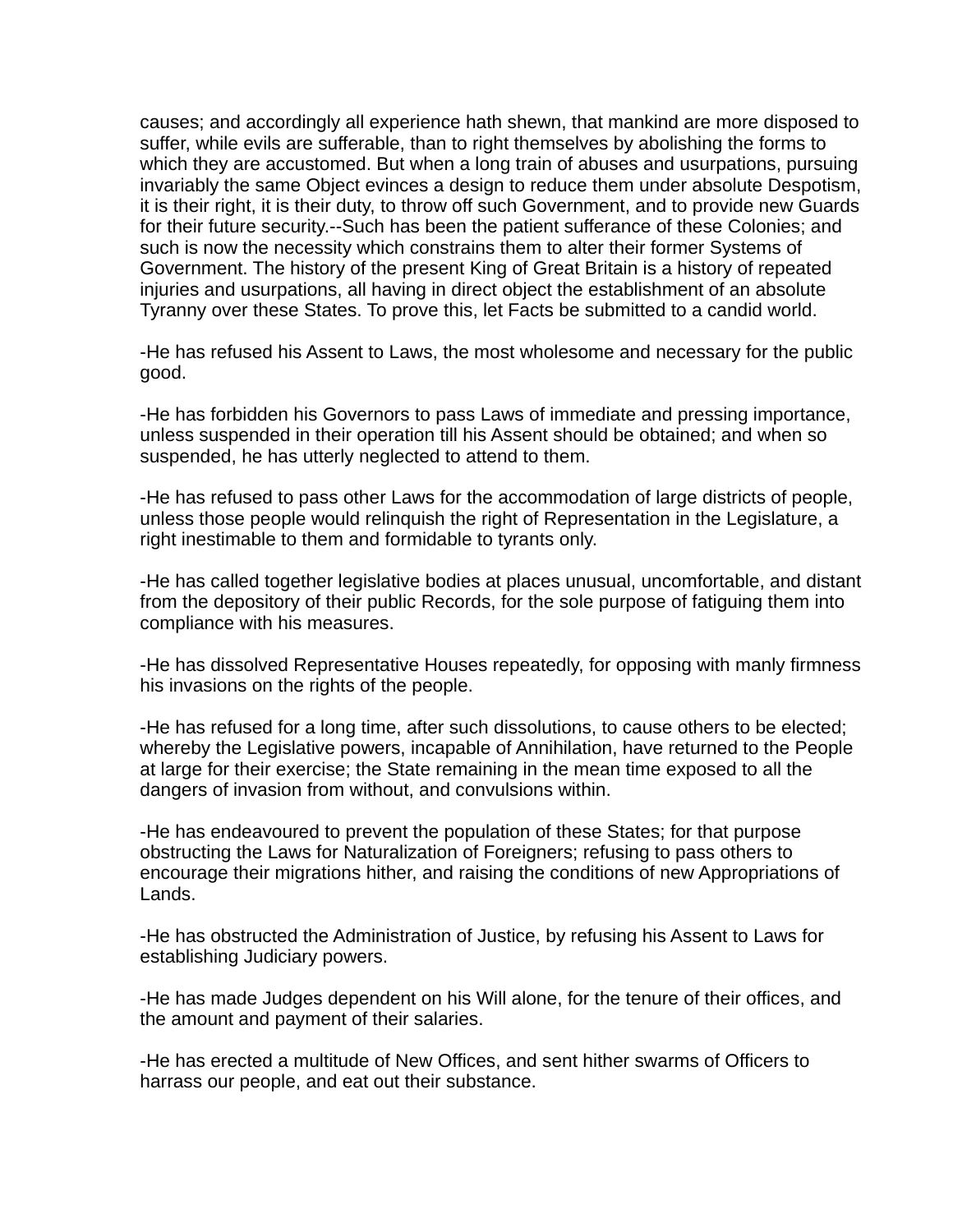-He has kept among us, in times of peace, Standing Armies without the Consent of our legislatures.

-He has affected to render the Military independent of and superior to the Civil power.

-He has combined with others to subject us to a jurisdiction foreign to our constitution, and unacknowledged by our laws; giving his Assent to their Acts of pretended Legislation:

-For Quartering large bodies of armed troops among us:

-For protecting them, by a mock Trial, from punishment for any Murders which they should commit on the Inhabitants of these States:

-For cutting off our Trade with all parts of the world:

-For imposing Taxes on us without our Consent:

-For depriving us in many cases, of the benefits of Trial by Jury:

-For transporting us beyond Seas to be tried for pretended offences

-For abolishing the free System of English Laws in a neighbouring Province, establishing therein an Arbitrary government, and enlarging its Boundaries so as to render it at once an example and fit instrument for introducing the same absolute rule into these Colonies:

-For taking away our Charters, abolishing our most valuable Laws, and altering fundamentally the Forms of our Governments:

-For suspending our own Legislatures, and declaring themselves invested with power to legislate for us in all cases whatsoever.

-He has abdicated Government here, by declaring us out of his Protection and waging War against us.

-He has plundered our seas, ravaged our Coasts, burnt our towns, and destroyed the lives of our people.

-He is at this time transporting large Armies of foreign Mercenaries to compleat the works of death, desolation and tyranny, already begun with circumstances of Cruelty & perfidy scarcely paralleled in the most barbarous ages, and totally unworthy the Head of a civilized nation.

-He has constrained our fellow Citizens taken Captive on the high Seas to bear Arms against their Country, to become the executioners of their friends and Brethren, or to fall themselves by their Hands.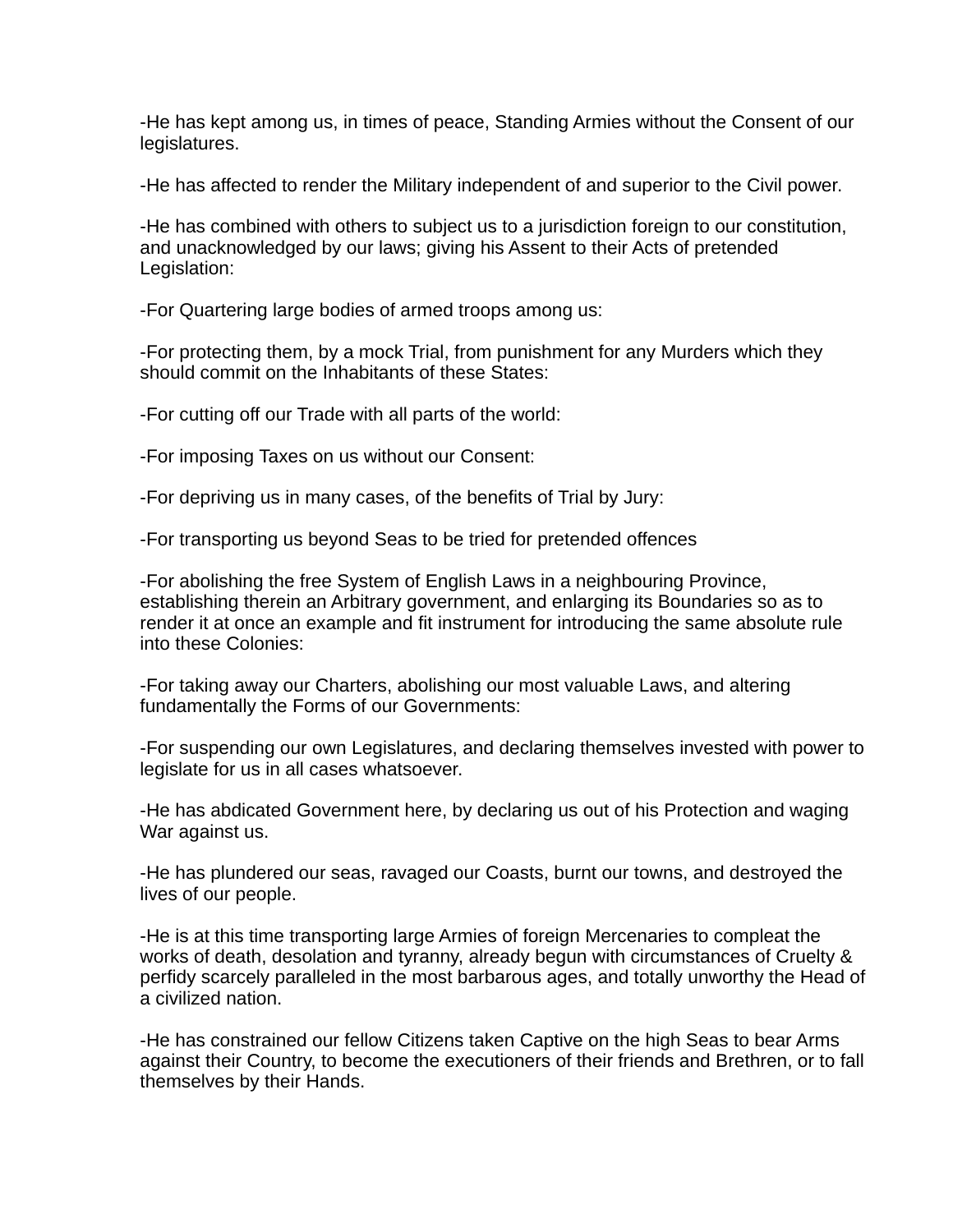-He has excited domestic insurrections amongst us, and has endeavoured to bring on the inhabitants of our frontiers, the merciless Indian Savages, whose known rule of warfare, is an undistinguished destruction of all ages, sexes and conditions.

In every stage of these Oppressions We have Petitioned for Redress in the most humble terms: Our repeated Petitions have been answered only by repeated injury. A Prince whose character is thus marked by every act which may define a Tyrant, is unfit to be the ruler of a free people.

Nor have We been wanting in attentions to our Brittish brethren. We have warned them from time to time of attempts by their legislature to extend an unwarrantable jurisdiction over us. We have reminded them of the circumstances of our emigration and settlement here. We have appealed to their native justice and magnanimity, and we have conjured them by the ties of our common kindred to disavow these usurpations, which, would inevitably interrupt our connections and correspondence. They too have been deaf to the voice of justice and of consanguinity. We must, therefore, acquiesce in the necessity, which denounces our Separation, and hold them, as we hold the rest of mankind, Enemies in War, in Peace Friends.

We, therefore, the Representatives of the united States of America, in General Congress, Assembled, appealing to the Supreme Judge of the world for the rectitude of our intentions, do, in the Name, and by Authority of the good People of these Colonies, solemnly publish and declare, That these United Colonies are, and of Right ought to be Free and Independent States; that they are Absolved from all Allegiance to the British Crown, and that all political connection between them and the State of Great Britain, is and ought to be totally dissolved; and that as Free and Independent States, they have full Power to levy War, conclude Peace, contract Alliances, establish Commerce, and to do all other Acts and Things which Independent States may of right do. And for the support of this Declaration, with a firm reliance on the protection of divine Providence, we mutually pledge to each other our Lives, our Fortunes and our sacred Honor.

### **The 56 signatures on the Declaration appear in the positions indicated:**

[Column 1] Georgia: Button Gwinnett, Lyman Hall, George Walton

[Column 2] North Carolina: William Hooper, Joseph Hewes, John Penn South Carolina: Edward Rutledge, Thomas Heyward, Jr., Thomas Lynch, Jr., Arthur **Middleton** 

[Column 3] Massachusetts: John Hancock Maryland: Samuel Chase, William Paca, Thomas Stone, Charles Carroll of Carrollton Virginia: George Wythe, Richard Henry Lee, Thomas Jefferson, Benjamin Harrison, Thomas Nelson, Jr., Francis Lightfoot Lee, Carter Braxton